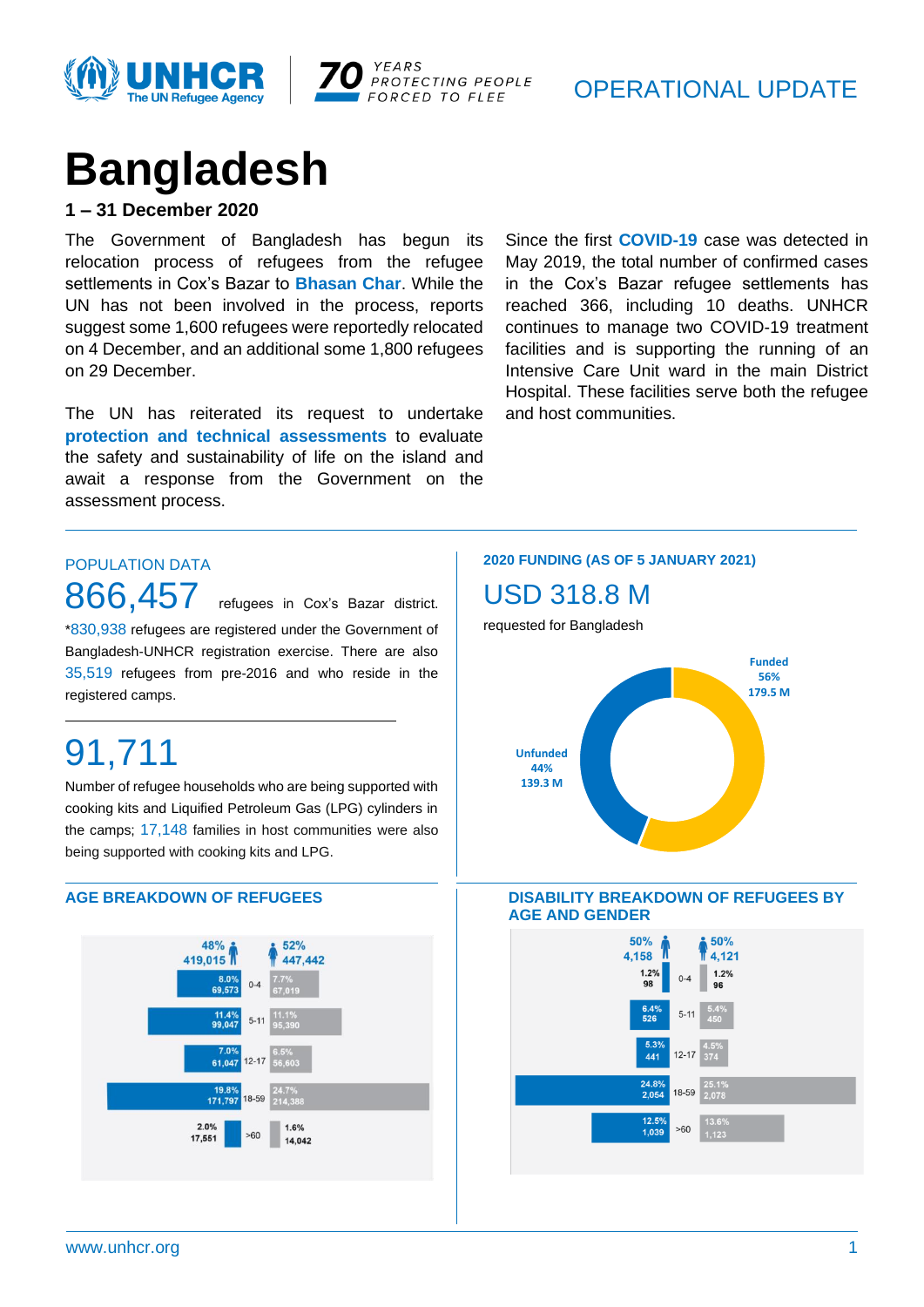

### Operational Context

- Movement restrictions, that were enforced due to COVID-19, have somewhat eased in Cox's Bazar enabling UNHCR and its partners to increase presence in the refugee settlements. All activities are conducted in compliance with COVID-19 preventative measures and the set of 'critical activities only' instruction set out by the Refugee Relief and Repatriation Commissioner (RRRC).
- Since 14 May when the first COVID-19 positive case was detected in the camps, some **366 refugees have been confirmed with COVID-19, and 10 have sadly died**. So far, some 639 patients from the refugee and host community have received treatment at facilities supported by UNHCR.

**COVID-19 reports can be found [here](https://data2.unhcr.org/en/situations/myanmar_refugees) on UNHCR's Bangladesh portal.**

### Updates and achievements

**PROTECTION**

### **Briefing of North South University students at UNHCR's office of Cox's Bazar**

■ On 28 November, a group of graduate students from North South University's South Asian Institute of Policy and Governance, many of whom are government officials, visited UNHCR's office in Cox's Bazar for a briefing by the Representative, Senior Field Coordinator, and Senior Protection Officer. The briefing covered coordination, inter-sector engagement, and UNHCR's operational protection strategy.



### **Construction of a new outpatient department in Sardar Hospital**

- On 17 December, a "ground-breaking" ceremony was held at Cox's Bazar District Sadar Hospital, to mark the beginning of the construction of a brand-new UNHCR-funded Outpatient Department (OPD). The new modern facility will comprise more than 70 rooms across 3 floors and will be used to provide outpatient care for the population of Cox's Bazar. Construction is expected to complete by early 2022.
- The current space occupied by the OPD will be converted into inpatient wards and specialized services, including a mental health inpatient unit. At present, the inpatient facilities, designed to accommodate up to 250 patients, is serving some 600 patients daily (including 100 Rohingya refugees).
- The new OPD will enhance space available for general outpatient and specialized consultation, as well as outpatient surgery, therefore reducing the pressure on the already overburdened hospital's operation theatres. Additionally, this project will create more space for inpatient services.



### **Provision of LPG and cooking sets for local Bangladeshi communities**

- In close collaboration with local authorities and UNHCR's partner Bangladesh Red Crescent Society (BDRCS), UNHCR provided liquified petroleum gas (LPG) canisters and stoves to more than 5,770 vulnerable local Bangladeshi families on 28 December. All families will also receive training on the safe use of LPG for cooking in the home.
- To date, some 46,000 Bangladeshi families have received LPG and stoves.
- A recent study by UNHCR and partner IUCN (International Union for Conservation of Nature) showed that the overall market demand for firewood in Ukhiya sub-district has dropped by a remarkable 92%. As a result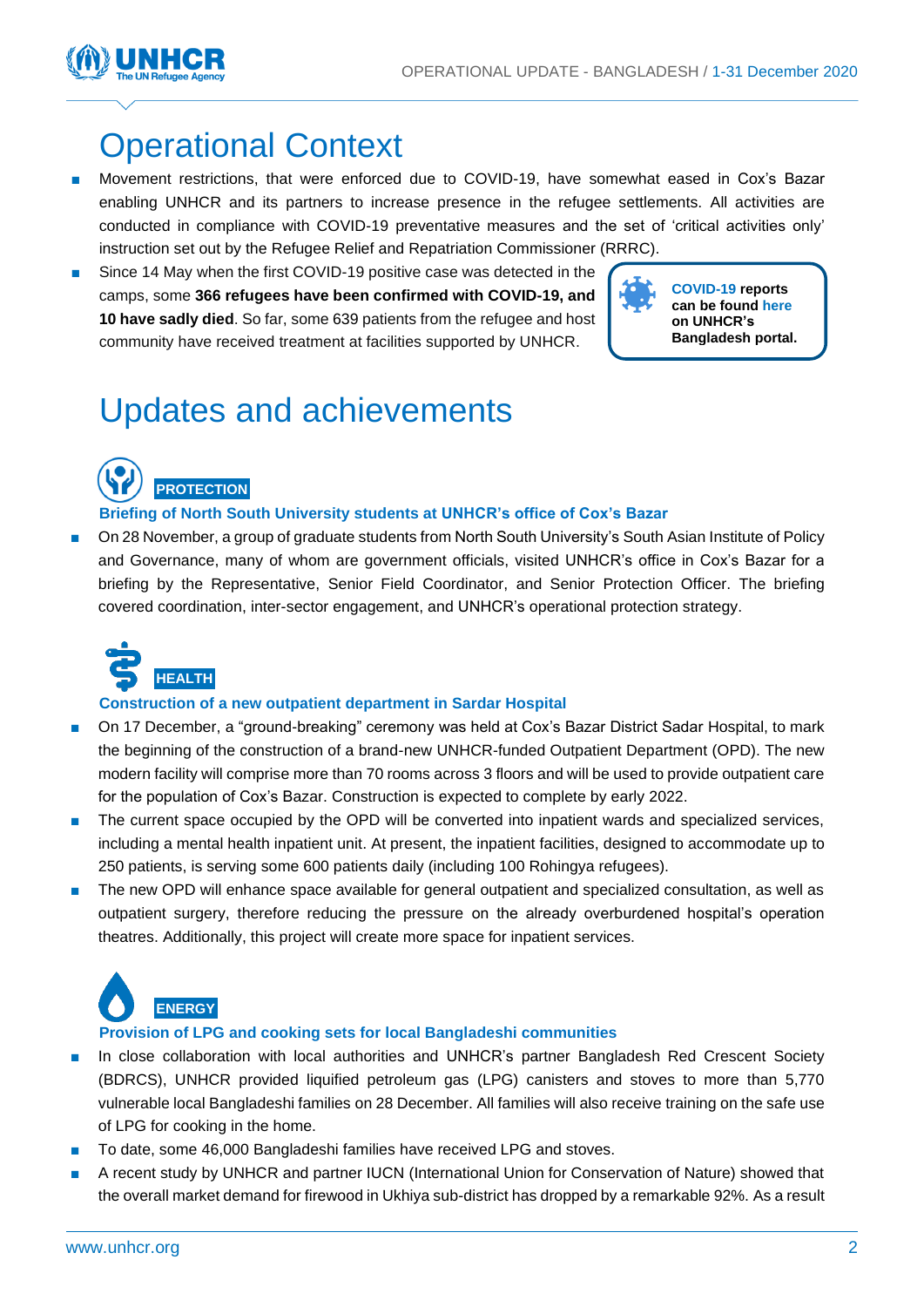

of this intervention, the rate of LPG use in the host community has increased from just 7% to 20%, resulting in a 53% reduction in the demand of firewood among them. The combined target is to reach 71,000 host community households.

■ Furthermore, due to the availability of LPG dealers nearby, increasing numbers of the local community have also started using LPG for cooking at homes and in restaurants. This will bring long term benefits to the local community and the environment, as alternative energy sources become more accessible and affordable.



*Local Bangladeshis receive LPG cannisters from UNHCR on 28 December. © UNHCR/H.Macdonald*

### Working in partnership

UNHCR is a co-chair of the Strategic Executive Group (SEG) in Bangladesh with the UN Resident Coordinator and IOM. The UN Refugee Agency also leads on the protection response, as head of the Protection Working Group in Cox's Bazar. UNHCR has valuable partnerships with a number of UN agencies and coordinates the delivery of its assistance with humanitarian partners through the sectors and working groups, as part of the Inter-Sector Coordination Group (ISCG). UNHCR's main government counterpart in Cox's Bazar is the Ministry of Disaster Management and Relief and its Cox's Bazar-based Refugee Relief and Repatriation Commissioner (RRRC), as well as the Ministry of Foreign Affairs and Ministry of Home Affairs in Dhaka, among other government ministries and entities. UNHCR staff work closely with the RRRC's Camp-in-Charge officials in the 34 refugee settlements, as well as a range of international and national actors. UNHCR would also like to acknowledge the role played by the refugees in the response, with over 7,000 volunteers from the refugee community who are often the first responders on the ground.